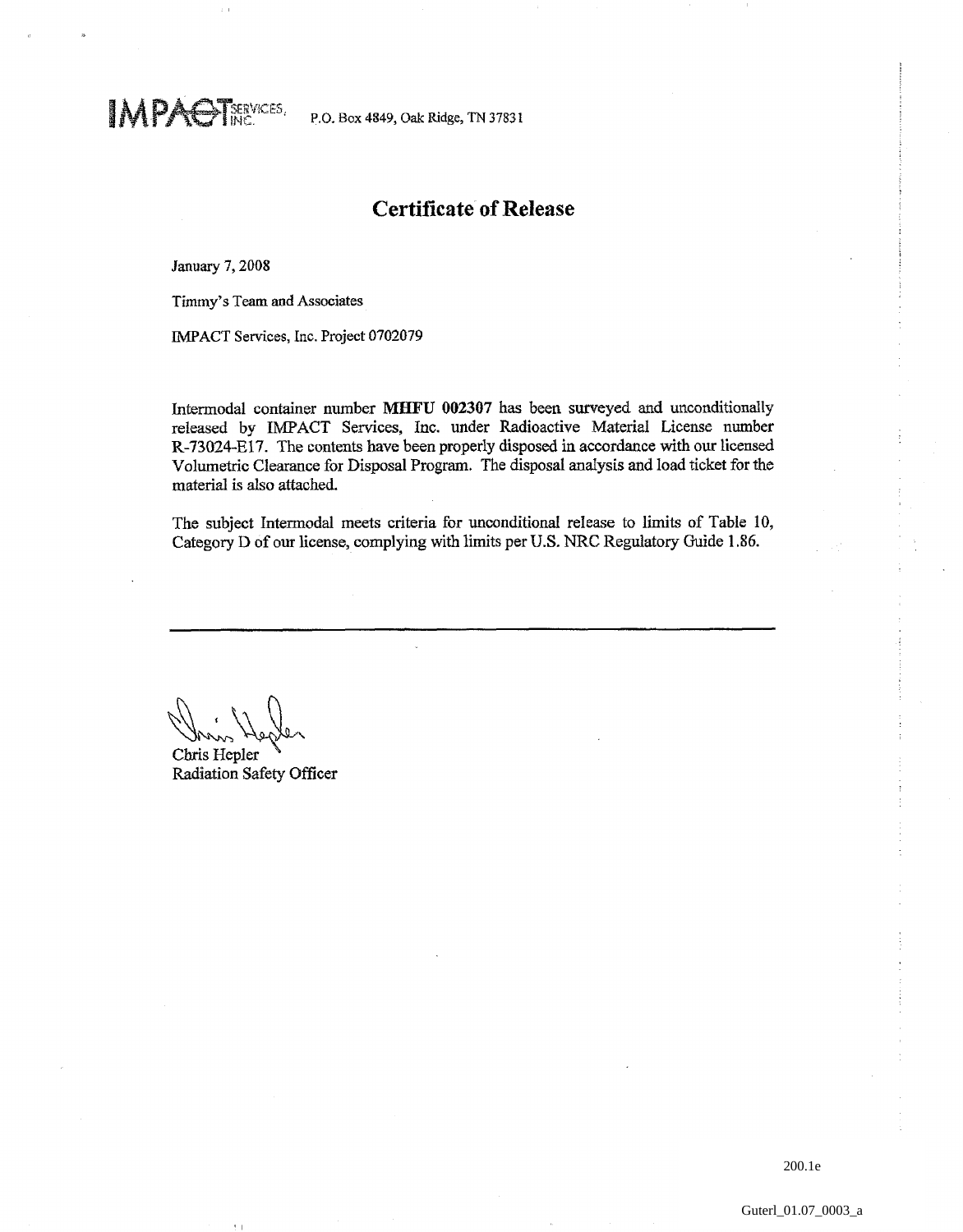## **IMPAGTERYCES**



۽ پ

Fixed contamination readings numbered inside square, General area dose rates underlined, Contact dose readings listed and accompanied by \*.<br>Removable survey results attached, YES X, NO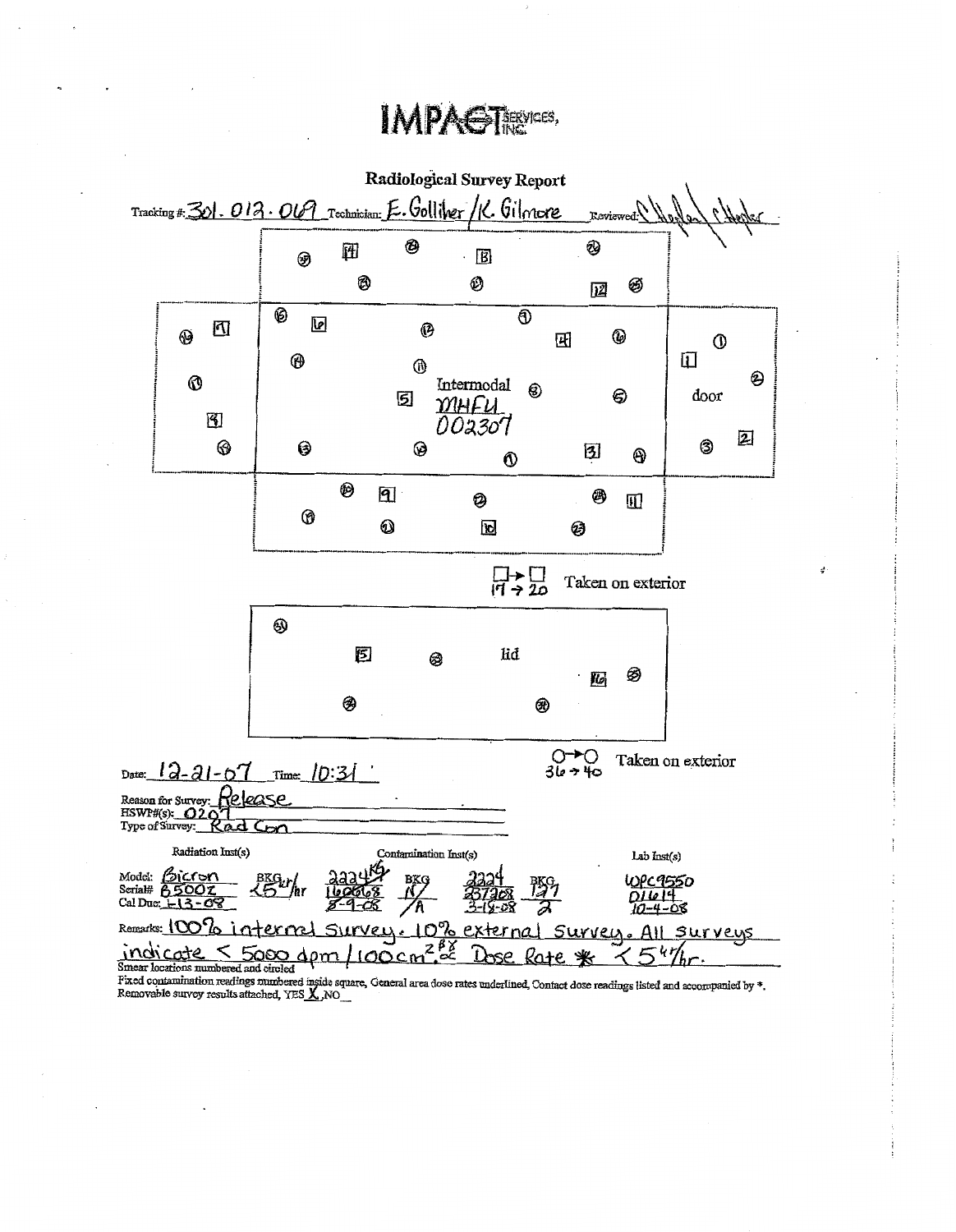|  | <b>Fixed Reading Results</b> |  |
|--|------------------------------|--|
|  |                              |  |

Tracking #:  $301.012.069$ 

|                         |                                    |                          | <u>MHFU 002307</u>       |                                         |
|-------------------------|------------------------------------|--------------------------|--------------------------|-----------------------------------------|
|                         | <b>Gross</b>                       | Net Beta/Gamma           | Gross Alpha              | Net Alpha                               |
| #                       | Beta/Gamma                         | DPM/100cm2               | CPM <sup>-</sup>         | DPM/100cm2                              |
|                         | $\mathbf{C} \mathbf{P} \mathbf{M}$ |                          |                          |                                         |
|                         |                                    |                          |                          |                                         |
| 1                       | 212                                | 463                      |                          | $\prec$ BKG<br>$\overline{\phantom{a}}$ |
| $\overline{2}$          | 219                                | $\overline{50}$          | O                        | 2BK                                     |
|                         | 338                                | स्पि                     | $\overline{\mathbf{3}}$  | ٣                                       |
| $\overline{4}$          | 345                                | $\overline{8}$           | $\overline{4}$           | 14                                      |
| 5                       | 282                                | 8ंग्र                    | $\bullet$                | $<$ $\beta$ KG                          |
| $\overline{6}$          | 251                                | <u>s 8</u>               | 니                        | ī4                                      |
| $\overline{7}$          | 254                                | $\overline{q}$           | $\overline{\mathcal{Q}}$ | G <sub>K</sub> G                        |
| $\overline{\mathbf{8}}$ | $\overline{\frac{300}{200}}$       | 942                      | $\overline{\mathsf{O}}$  |                                         |
| $\overline{9}$          | 424                                | 616                      | $\overline{\mathcal{Z}}$ | $\frac{2849}{21}$                       |
| $\overline{10}$         | 332                                | $\iota$                  | $\overline{\mathcal{Z}}$ |                                         |
| 11                      | 375                                | 350                      |                          | 200                                     |
| 12                      | 267                                | 62                       | 5                        | 2                                       |
| 13                      | 254<br>232                         |                          |                          | <u>&lt; BKG</u>                         |
| 14                      |                                    |                          | ما                       | $\overline{a}$                          |
| 15                      | 521                                | $\overline{\partial}$ l  |                          | ≺ RKG                                   |
| $\overline{16}$         | 448                                | $\overline{\mathcal{F}}$ |                          | < ÖKG                                   |
| 17                      | 39                                 | <u>64</u>                | $\frac{1}{2}$            | $C$ KG                                  |
| 18                      | $\overline{27}$                    | <b>BKG</b>               |                          | Бĸ                                      |
| 19                      | 4                                  |                          | Õ                        | ZBKE                                    |
| 20                      | ፯<br>$\Omega$                      | 63                       |                          | 7006                                    |
| $\frac{1}{4}$           |                                    |                          |                          |                                         |
| 22                      |                                    |                          |                          |                                         |
| $\overline{23}$         |                                    |                          |                          |                                         |
| 24                      |                                    |                          |                          |                                         |
| 25                      |                                    |                          |                          |                                         |
| $\overline{26}$         |                                    |                          |                          |                                         |
| $\overline{27}$         |                                    |                          |                          |                                         |
| 28                      |                                    |                          |                          |                                         |
| $\overline{29}$         |                                    |                          |                          |                                         |
| 30                      |                                    |                          |                          |                                         |
| 31                      |                                    |                          | $\bullet$                |                                         |
| $\overline{32}$         |                                    |                          |                          |                                         |
| $\overline{33}$         |                                    |                          |                          |                                         |
| 34                      |                                    |                          |                          |                                         |
| $\overline{35}$         |                                    |                          |                          |                                         |

Instrument Model: 2224 Serial # 238201 Cal. Due: 3-18-08 Eff. Alpha 14.84 Eff. Beta 18.38<br>Instrument Model:  $\frac{N}{A}$  Serial #  $\frac{N}{A}$  Cal. Due:  $\frac{N}{A}$  Eff. Alpha  $\frac{N}{A}$  Eff. Beta  $\frac{N}{A}$ 

 $\mathbf{1}$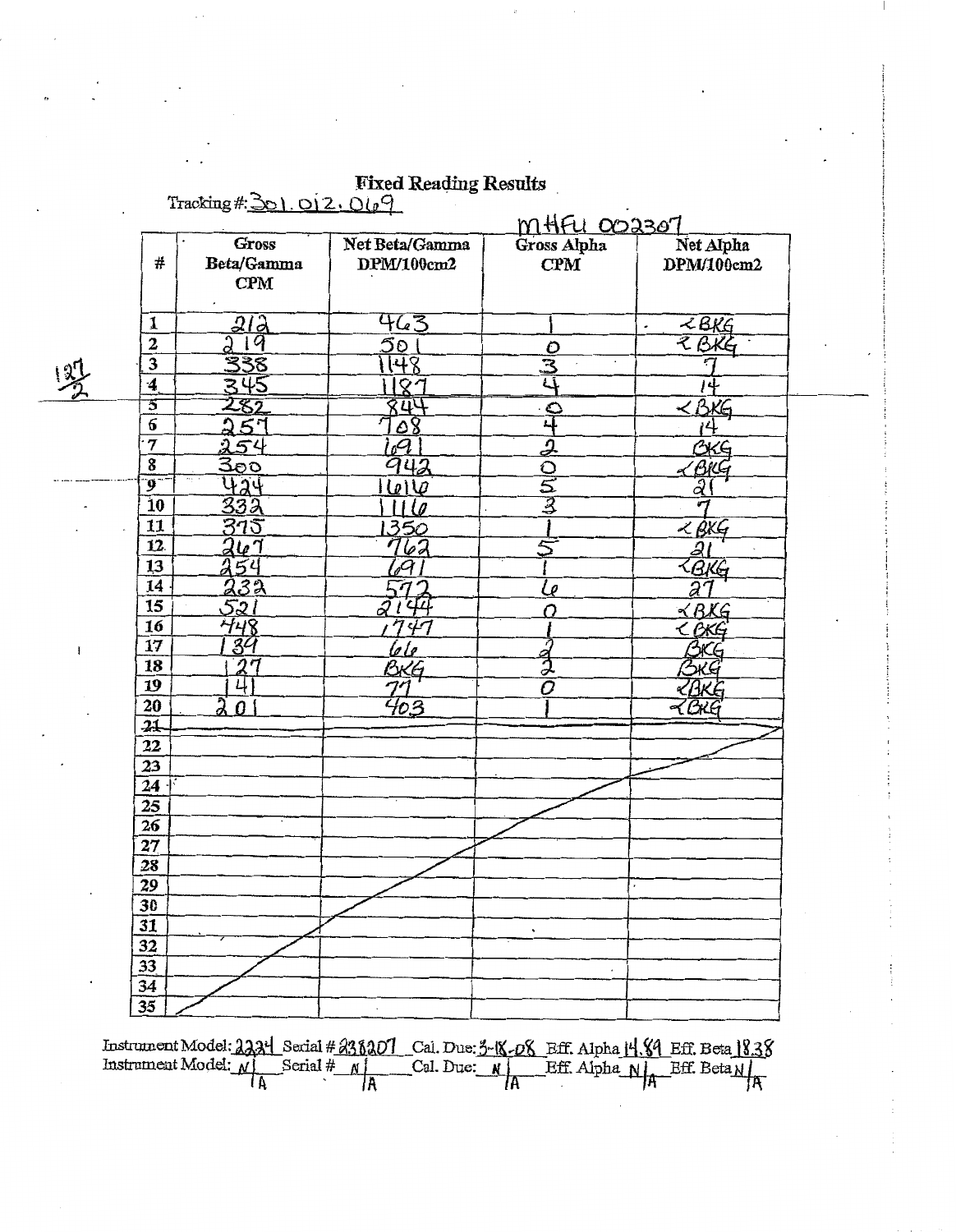<sup>c</sup> Gross Alpha Beta

 $\bar{q}$ 

 $\sim$ 

 $\pm 1$ 

IM mitro 002307

 $\mathcal{H}$ 

 $\mathbf{I}$ 

PIC WPC-9550 Number 1

|               |                      |                   |              |         |         | Eff: 24.84 % Bkg: 0.31 LLD: 18.35  Eff: 29.17 % Bkg: 2.12 LLD: 25.72 |         |          |                                                                                                                                       |
|---------------|----------------------|-------------------|--------------|---------|---------|----------------------------------------------------------------------|---------|----------|---------------------------------------------------------------------------------------------------------------------------------------|
|               |                      |                   |              |         |         |                                                                      |         |          | ;-----ID----;-CARRIER-{-RPT-{-RCT-{--COUNTS-}-NET CPM-{---OPM---{-LIMITS-{--COUNTS-{-NET CPM-}---DPM---}-LIMITS-{-~-DATE---{--TIME--} |
| 301,012.069   | 1                    | $\ddagger$<br>0   | 0            | $-0.31$ | $-1.27$ | 2                                                                    | $-0.04$ | $-0.12$  | 12-21-2007 10:18:51                                                                                                                   |
|               | 2                    | $\mathbf{i}$<br>0 | 0            | $-0.31$ | $-1.27$ | 5                                                                    | 2.96    | 10.16    | 12-21-2007 10:20:12                                                                                                                   |
|               | 3                    | $\mathbf{I}$<br>0 | 0            | $-0.31$ | $-1.27$ | 12                                                                   | 9.96    | 34.16    | 12-21-2007 10:21:32                                                                                                                   |
|               | $\mathbf{1}$<br>į    | O                 | 0            | $-0.31$ | $-1.27$ | Ş,                                                                   | $-0.04$ | $-0.12$  | 12-21-2007 10:22:53                                                                                                                   |
|               | 5                    | $\mathbf{I}$<br>0 | 0            | $-0.31$ | $-1.27$ | ij                                                                   | 2.96    | 10.16    | 12-21-2007 10:24:13                                                                                                                   |
|               | ô<br>ţ               | 0                 | $\mathbf{I}$ | 0.69    | 2.76    | 5                                                                    | 2.70    | 9,27     | 12-21-2007 10:25:33                                                                                                                   |
|               | 7                    | $\mathbf{1}$<br>0 | 1            | 0.69    | 2.76    | 2                                                                    | $-0.30$ | $-1.02$  | 12-21-2007 10:26:54                                                                                                                   |
|               | 8<br>$\ddagger$      | 0                 | 1            | 0.69    | 2.76    | 0                                                                    | $-2.30$ | $-7.88$  | 12-21-2007 10:28:14                                                                                                                   |
|               | 9<br>$\mathbf{1}$    | 0                 | 0            | $-0.31$ | $-1.27$ | Z                                                                    | $-0.04$ | $-0.12$  | 12-21-2007 10:29:34                                                                                                                   |
| 10            | $^\dagger$           | 0                 | 0            | $-0.31$ | $-1,27$ | $\pmb{2}$                                                            | $-0.04$ | $-0.12$  | 12-21-2007 10:30:55                                                                                                                   |
| $\mathbf{H}$  | $\mathfrak{f}% _{0}$ | 0                 | 0            | $-0.31$ | $-1.21$ | 3                                                                    | 0.96    | 3,31     | 12-21-2007 10:32:15                                                                                                                   |
| 12            | $\mathbf{1}$         | 0                 | 0            | $-0.31$ | $-1.27$ | Ī                                                                    | 4.96    | 17.02    | 12-21-2007 10:33:35                                                                                                                   |
| 13            | $\mathbf{1}$         | 0                 | ŋ            | $-0.31$ | $-1.27$ | Ĝ                                                                    | 3,96    | 13.59    | 12-21-2007 10:34:56                                                                                                                   |
| $\frac{1}{4}$ | $\mathbf{I}$         | 0                 | 0            | $-0.31$ | $-1.27$ | 1                                                                    | $-1.04$ | $-3.55$  | 12-21-2007 10:38:16                                                                                                                   |
| 5             | 1                    | G                 | 0            | $-0.31$ | $-1.27$ | ŧ                                                                    | $-1.04$ | $-3.55$  | 12-21-2007 10:37:36                                                                                                                   |
| 16            | $\mathfrak{f}$       | 0                 | 0            | $-0.31$ | $-1.27$ | 8                                                                    | 5,96    | 20.45    | 12-21-2007 10:38:57                                                                                                                   |
| 17            | ţ                    | 0                 | 0            | $-0.31$ | $-1.27$ | Ż                                                                    | $-0.04$ | $-0.12$  | 12-21-2007 10:40:17                                                                                                                   |
| 18            | í                    | 0                 | 0            | $-0.31$ | $-1,27$ | 0                                                                    | $-2.04$ | $-6.98$  | 12-21-2007 10:41:37                                                                                                                   |
| 19            | Ţ                    | 0                 | 1            | 0.69    | 2.76    | 0                                                                    | $-2.30$ | $-7.88$  | 12-21-2007 10:42:58                                                                                                                   |
| 20            | $\mathbf{I}$         | 0                 | 0            | $-0.31$ | $-1.27$ | 3                                                                    | 0.96    | 3.31     | 12-21-2007 10:44:18                                                                                                                   |
| 21            | 1                    | 0                 | 2            | 1.69    | 6,78    | 2                                                                    | $-0.56$ | $-1.92$  | 12-21-2007 10:45:39                                                                                                                   |
| 22            | 1                    | 0                 | 2            | 1.69    | 6.78    | 2                                                                    | $-0.56$ | $-1, 92$ | 12-21-2007 10:48:59                                                                                                                   |
| 23            | 1                    | 0                 | 2            | 1.69    | 6.78    | 2                                                                    | $-0.56$ | $-1.92$  | 12-21-2007 10:48:19                                                                                                                   |
| 24            | 1                    | 0                 | 0            | $-0.31$ | $-1,27$ | Ż                                                                    | $-0.04$ | $-0.12$  | 12-21-2007 10:49:40                                                                                                                   |
| 25            | 1                    | Û                 | 1            | 2.59    | 10.81   | 4                                                                    | 1,18    | 4.04     | 12-21-2007 10:51:00                                                                                                                   |
| 26            | 1                    | 0                 | ſ            | 0,69    | 2.76    | 3                                                                    | 0.70    | 2.41     | 12-21-2007 10:52:20                                                                                                                   |
| 27            | 1                    | 0                 | 1            | 0.69    | 2.76    | ŧ                                                                    | $-1.30$ | $-4.45$  | 12-21-2007 10:53:41                                                                                                                   |
| 28            | ţ                    | 0                 | 0            | $-0.31$ | $-1.27$ | 2                                                                    | $-0.04$ | $-0.12$  | 12-21-2007 10:55:01                                                                                                                   |
| 29            | 1                    | Q                 | ŧ            | 0.69    | 2.78    | 0                                                                    | $-2.30$ | $-7.88$  | 12-21-2007 10:56:21                                                                                                                   |
| 30            | 1                    | 0                 | 0            | $-0.31$ | $-1.27$ | 2                                                                    | $-0.04$ | $-0.12$  | 12-21-2007 10:57:42                                                                                                                   |
| 31            | 1                    | 0                 | 0            | $-0.31$ | $-1.27$ | 5                                                                    | 2.96    | 10.18    | 12-21-2007 10:59:02                                                                                                                   |
| 32            | 1                    | 0                 | 0            | $-0.31$ | $-1.27$ | $\mathbf{1}$                                                         | $-1.04$ | $-3,55$  | 12-21-2007 11:00:22                                                                                                                   |
| $33 -$        | $\mathbf{1}$         | 0                 | 0            | $-0.31$ | $-1.27$ | 3 <sup>7</sup>                                                       | 0.96    | 3,31     | 12-21-2007 11:01:43                                                                                                                   |
| 34            | 1                    | 0                 | 0            | $-0.31$ | $-1.27$ | 7                                                                    | 4,96    | 17.02    | 12-21-2007 11:03:03                                                                                                                   |
| 35            | 1                    | 0                 | 0            | $-0.31$ | $-1.27$ | 1                                                                    | $-1.04$ | $-3.55$  | 12-21-2007 11:04:24                                                                                                                   |
| 36            |                      | 0                 | 0            | $-0.31$ | $-1.27$ | 0                                                                    | $-2.04$ | $-6, 98$ | 12-21-2007 11:05:44                                                                                                                   |
| 37            |                      | 0                 | 0            | $-0.31$ | $-1.27$ | 4                                                                    | 1.96    | 6.74     | 12-21-2007 11:07:04                                                                                                                   |
| 38            | 1                    | 0                 | Û            | $-0.31$ | $-1.27$ |                                                                      | 3.96    |          |                                                                                                                                       |
| 39            |                      | O                 |              | $-0.31$ |         | ô                                                                    |         | 13.59    | 12-21-2007 11:08:25                                                                                                                   |
| 40            |                      |                   | O            |         | $-1.27$ | 0                                                                    | $-2.04$ | $-6.98$  | 12-21-2007 11:09:45                                                                                                                   |
|               | 1                    | 0                 | 0            | $-0.31$ | $-1.27$ | 2                                                                    | $-0.04$ | $-0.12$  | 12-21-2007 11:11:08                                                                                                                   |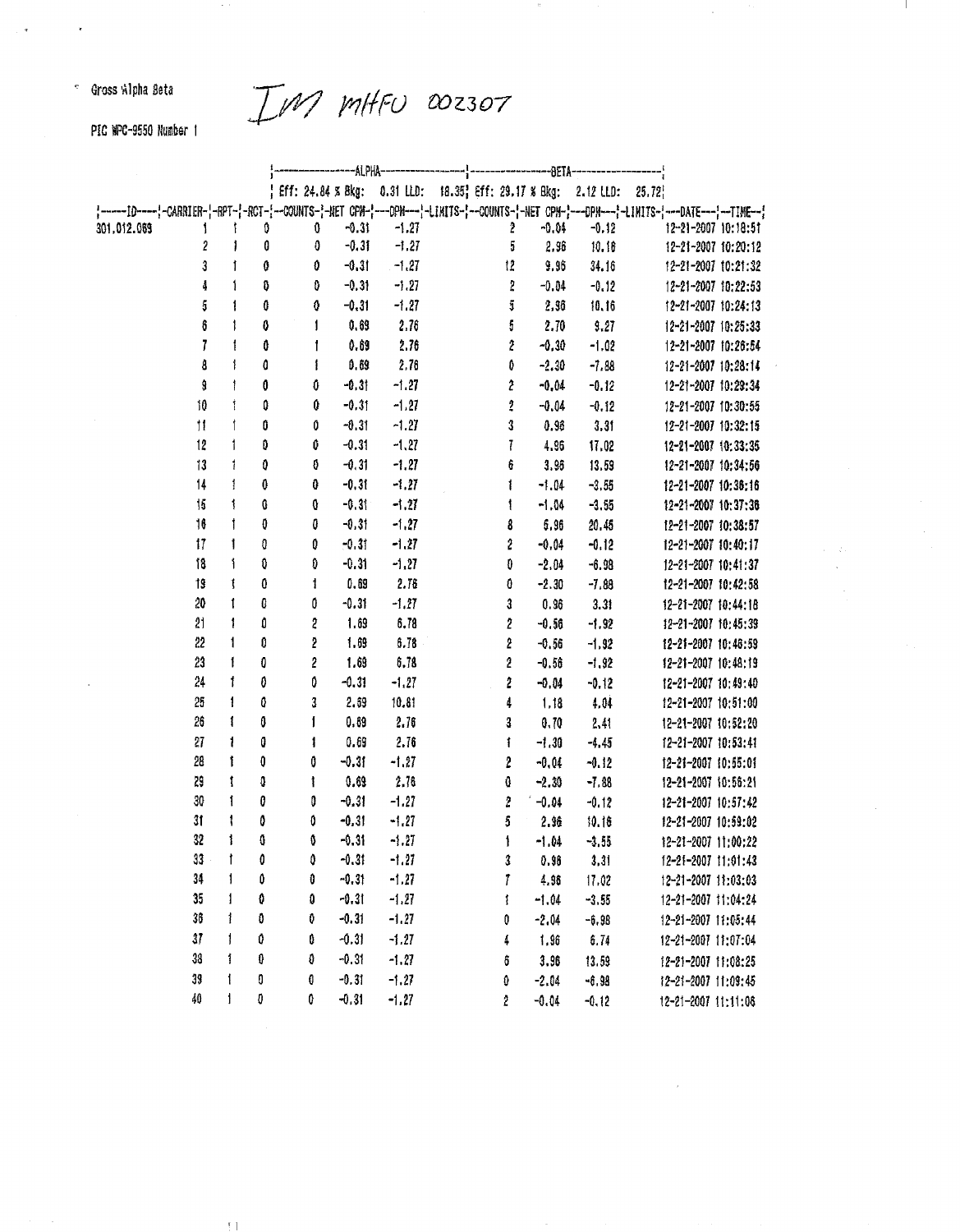## VCD Container Form

Eng. Eval. Number: <u>ENG-001 R/0</u> File Ref.: Timmy's Date: 12/14/2007<br>Team Intermodal MHFU002307, **A,** B, **C** 

**Analyst** (Printed Name): David **L,ewis** 

Material (Unique Identifier): Timmy's Team Intermodal Net Wt.: 7,094,184.67 **MHFU002307** 

| Isotope Identified          | Peak<br>Energy<br>(keV) | Indicated<br>Activity<br>$(\mu Ci)$ | Hard Limit<br>(pCi/g) | Corrected<br>Activity<br>(pCi) | Specific<br>Activity<br>(pCi/g) | Unity<br>Fraction |
|-----------------------------|-------------------------|-------------------------------------|-----------------------|--------------------------------|---------------------------------|-------------------|
| Ra-224                      | 240.76                  | 0.1251                              | 10                    | 2.3580E07                      | 3.3238                          | 0.0066            |
| Pb-212                      | 77.11                   | 0.0201                              | 10                    | 3.1922E07                      | 4,4997                          | 0.0090            |
| Pb-214                      | 351.87                  | 0.0183                              | 5                     | 2.9789E06                      | 0.4199                          | 0.0008            |
| Ac-228                      | 968.97                  | 0.0262                              | 10                    | 2.7724E06                      | 0.3908                          | 0.0008            |
|                             |                         |                                     |                       |                                |                                 |                   |
|                             |                         |                                     |                       |                                | SoF                             | 0.0172            |
|                             |                         |                                     |                       |                                |                                 |                   |
|                             |                         |                                     |                       |                                |                                 |                   |
|                             |                         |                                     |                       |                                |                                 |                   |
| Clearance Approved:         |                         | $\boxtimes$ Yes                     | $\Box$ No             |                                | NA                              |                   |
| Analyst Signature and Date: |                         |                                     |                       | $(2)$ 14/2007                  |                                 |                   |

Operations Manager Signature and Date:  $12-18.07$ <br>  $\overline{2}$   $(2-19-07)$ 

<u>Minhelp</u>

RSO Signature **and** Date:

 $\left\vert \cdot\right\vert$